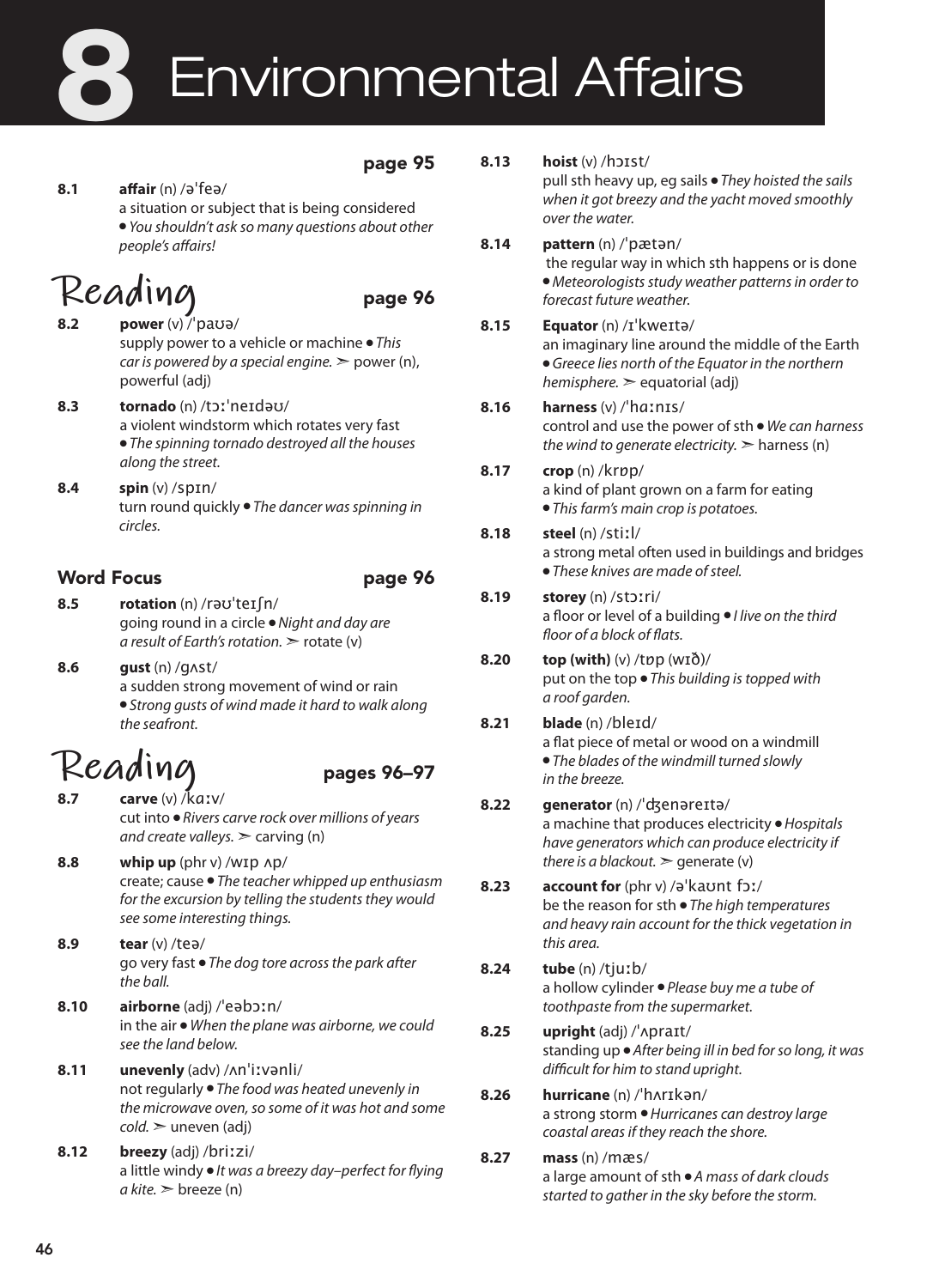- **8.28 moist** (adj) /mɔɪst/ slightly wet ● *We could tell it was going to rain soon because of the moist air.* ➣ moisture (n)
- **8.29 uproot** (v) /ˌʌpˈruːt/ pull a tree, plant, etc out of the ground ● *The storm uprooted several large trees.*
- **8.30 strike** (v) /straɪk/ hit sb or sth ● *She fell and struck her head on the table.*
- **8.31 lightning** (n) /ˈlaɪtnɪŋ/ a sudden bright light in the sky during a storm ● *The tree was struck by lightning.*

| <b>Weather words</b> |  |
|----------------------|--|
| tornado              |  |
| $++$                 |  |

twister hurricane

breezy thunderstorm gust

## **Vocabulary** page 98

- **8.32 torrential** (adj) /təˈrenʃl/ very heavy (rain) ● *The torrential rain caused the rivers to flood.* ➣ torrent (n)
- **8.33 rainfall** (n) /ˈreɪnfɔːl/ the amount of rain that falls on an area in a particular period of time ● *The crops are dying in the fields because of the very low rainfall.*
- **8.34 moisture** (n) /ˈmɔɪsʧə/ small amounts of water in the air, a substance, etc ● *There is always a lot of moisture in the air in the mornings.* ➣ moist (adj)
- **8.35 coastal** (adj) /ˈkəʊstl/ next to the sea ● *We live in a coastal area near a fishing village.* ➣ coast (n)
- **8.36 ecosystem** (n) /ˈiːkəʊˌsɪstəm/ all the plants and animals that live in the same place and their relationship ● *The ecosystem of this lake has been destroyed by pollution.*
- **8.37 evaporation** (n) /ɪˌvæpəˈreɪʃn/ when a liquid changes into a gas ● *The simplest method of getting salt is through the evaporation of salt water.*  $\ge$  evaporate (v)
- **8.38 natural resource** (n) /ˈnætrl rɪˈzɔːs/ things like coal, oil, water, trees, etc that can be used by people ● *Our way of life depends on natural resources like oil and natural gas.*
- **8.39 draught** (n) /drɑːft/ a cold current of air ● *Please close the door as there is a draught in the room.*  $\geq$  draughty (adj)
- **8.40 drought** (n) /draʊt/ a long period of time without rain ● *The crops all died because of the drought.*
- **8.41 gradual** (adj) /ˈgræʤʊəl/ happening slowly over a period of time ● *The gradual increase in temperatures on Earth will change our climate.*

**8.42 emission** (n) /ɪˈmɪʃn/

the act of sending out light, heat, gas etc ● *The emission of fumes from cars causes a lot of*   $p$ *pollution.*  $\ge$  emit (v)

#### **8.43 omission** (n) /əˈmɪʃn/

when you do not include or do not do sth ● *The omission of the conclusion in your essay makes it incomplete*. ➣ omit (v)

- **8.44 trap** (v) /træp/ prevent sth from getting away ● *Smoke was trapped in the room and we couldn't open the window to let it out.*  $\geq$  trap (n)
- **8.45 carbon dioxide** (n) /ˈkɑːbən daɪˈɒksaɪd/ a kind of gas ● *We breathe in oxygen and breathe out carbon dioxide.*
- **8.46 methane** (n) /ˈmiːθeɪn/ a gas often used as fuel ● *Natural gas consists mainly of methane.*
- **8.47 greenhouse gas** (n) /ˈgriːnhaʊs gæs/ a gas that traps heat and causes the greenhouse effect ● *Carbon dioxide is the main greenhouse gas and its emissions are increasing.*

#### **8.48 fumes** (pl n) /fjuːmz/ unpleasant smoke ● *The fumes from the old car smelt horrible.*

**8.49 blanket** (n) /ˈblænkɪt/

a thick covering of sth ● *When we woke up, there was a blanket of snow on the ground.* 

**8.50 remains** (pl n) /rɪˈmeɪnz/ the body of a person or animal after it has died ● *The remains of animals were excavated at the site.* 

#### **8.51 oil** (n) /ɔɪl/ the thick liquid found underground from which petrol is produced ● *People drill for oil in the desert and under the sea.*

#### **8.52 natural gas** (n) /ˈnæʧrʊl gæs/ gas found underground ● *Natural gas is used to heat many houses.*

**8.53 coal** (n) /kəʊl/

black solid rock found underground and burnt as fuel ● *They put more coal on the fire because they were freezing.*

**8.54 renewable** (adj) /rɪˈnjuːəbl/ that will never run out ● *Wind power is renewable energy.* ➣ renew (v)

#### **8.55 usable** (adj) /ˈjuːsəbl/ that can be used ● *Those batteries aren't usable. They're dead.*  $\geq$  use (v)

#### **8.56 conserve** (v) /kɒnˈsɜːv/ use as little water, energy etc as possible so as not to waste it ● *We need to conserve water because there is not enough of it.*  $\geq$  conservation, conservationist (n)

**8.57 consume** (v) /kənˈsjuːm/ use up ● *If we consume all the fossil fuels, we will have to find alternative sources of energy.*  $\geq$  consumption (n)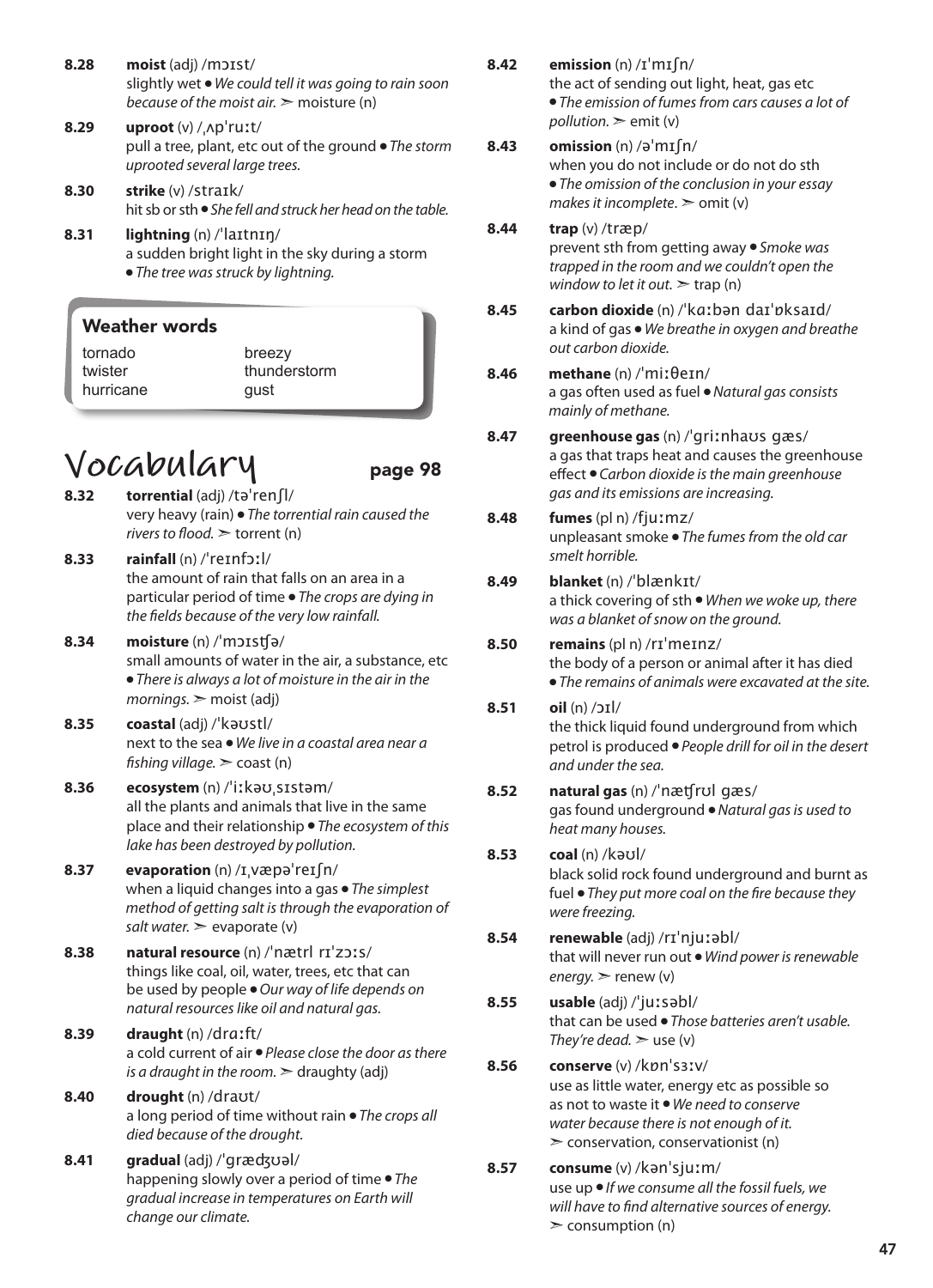- **8.58 crude oil** (n) /kruːd ɔɪl/ oil in its natural state ● *Crude oil cannot be used for fuel. It has to be refined first.*
- **8.59 raw** (adj) /rɔː/ uncooked ● *Do you like raw fish or do you prefer it cooked?*
- **8.60 deforestation** (n) /ˌdiːfɒrɪsˈteɪʃn/ destruction of the forests ● *The deforestation of the Amazon will be a disaster for the whole world.*
- **8.61 erosion** (n) /ɪˈrəʊʒn/ the process by which rock or soil is gradually destroyed by wind or water ● *The erosion of the hillsides means that trees can't grow there any more.*  $\ge$  erode (n)
- **8.62 current** (n) /ˈkʌrənt/ a continuous movement of water in the sea or a river ● *A strong current swept the swimmer far from the shore.*
- **8.63 delta** (n) /ˈdeltə/ an area of land near the sea where a river splits into many smaller rivers ● *A lot of water birds live in the river delta.*
- **8.64 downpour** (n) /ˈdaʊnpɔː/ heavy rainfall ● *We got completely soaked in the downpour.*
- **8.65 habitat** (n) /ˈhæbɪtæt/ the natural place where an animal or plant lives ● *This spider's natural habitat is the desert.*
- **8.66 soaking wet** (expr) /ˈsəʊkɪŋ wet/ completely wet ● *I didn't have an umbrella, so I arrived home soaking wet.*
- **8.67 grassy** (adj) /ˈɡrɑːsi/ covered with grass ● *They cycled down a grassy hillside.*  $\ge$  grass (n)
- **8.68 sweep** v) /swiːp/ force sb or sth to move in a particular direction ● *The little boat was swept out to sea in the storm.*
- **8.69 flow** (v) /fləʊ/ move continuously ● *The river flowed out to sea*.  $\geq$  flow (n)
- **8.70 irrigation** (n) /ɪrɪˈgeɪʃn/ supply land or crops with water ● *Proper irrigation is essential as crops need water to grow.*  $\triangleright$  irrigate (v)

### Phrasal verbs

account for block out blow over breathe out freeze over

turn into wear away whip up wipe out

### Environmental problems

global warming drought fumes greenhouse gas deforestation erosion radiation

## **Grammar** page 99

- **8.71 reactor** (n) /rɪˈæktə(r)/ a large machine used for producing nuclear energy ● *The Chernobyl reactor exploded in 1986.*
- **8.72 species** (n) /ˈspiːʃiːz/ a group of animals or plants that are the same and can produce young animals or plants together ● *There are over 400 species of shark.* ✎ Plural: species
- **8.73 recycled** (adj) /riːˈsaɪkld/ used again ● *This book is made from recycled paper.*  $\triangleright$  recycling (n), recycle (y)
- **8.74 turn into** (phr v) /tɜːn ˈɪntə/ become sth different or make sb or sth do this ● *In six months, the little puppy turned into a big, scary dog.*
- **8.75 reduce** (v) /rɪˈdjuːs/ make sth smaller or less ● *They reduced the price of the T-shirt from £20 to £15.*  $\geq$  reduction (n)
- **8.76 fancy** (adj) /ˈfænsi/ expensive and fashionable ● *Mia took us to a fancy restaurant on her birthday.*
- **8.77 explosion** (n) /ɪksˈpləʊʒn/ a blast of energy (often from a bomb) ● *There was a loud explosion when the gas heater blew up.* ➣ explode (v), explosive (n, adj)

#### **8.78 humid** (adj) /ˈhjuːmɪd/ wet; damp ● *The day was hot and humid and in the evening it rained heavily.* ➣ humidity (n)

- **8.79 restricted** (adj) /rɪˈstrɪktɪd ˈ/ If sth is restricted, it can only be used by people with special permission because it is secret or dangerous. ● *This is a restricted area – you can't enter.* ► restrict (v), restriction (n)
- **8.80 billionaire** (n) /ˈbɪljəˌneə/ sb who has a billion dollars, pounds or euros in money ● *The richest people in the world are billionaires.* ➣ billion (n)
- **8.81 shellfish** (n) /ˈʃelˌfɪʃ/ an edible sea creature with a shell ● *I love eating shellfish, especially prawns and mussels.*
- **8.82 nasty** (adj) /ˈnɑːsti/ painful, dangerous or serious ● *He had a nasty cut on his foot.*
- **8.83 rash** (n) /ræʃ/ red inflammation on the skin ● *His skin was red and the doctor said it was an allergic rash.*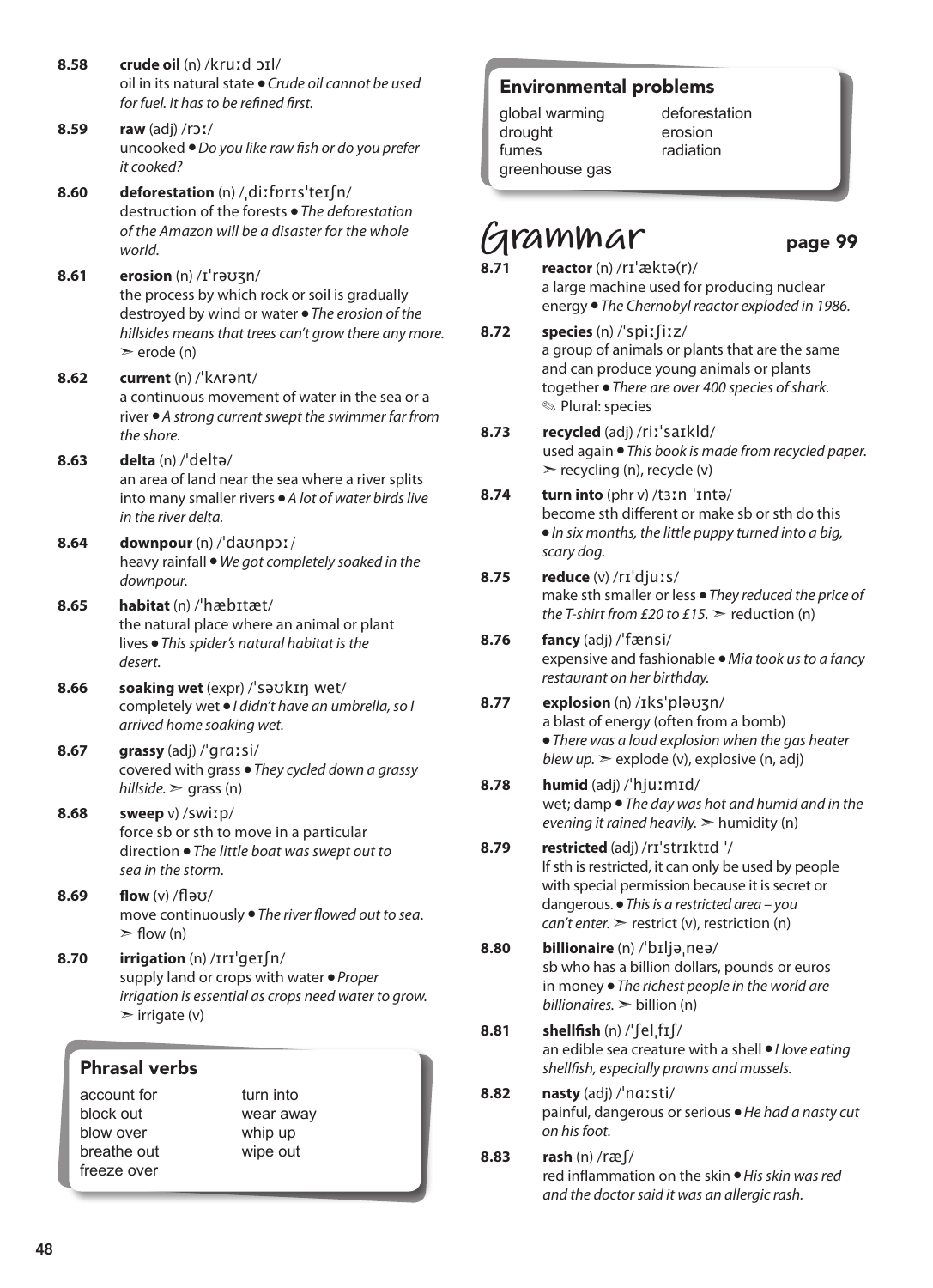### Rubbish

scrap recycled recycling bin household waste

### **Listening** page 100

- **8.84 admit** (v) /ədˈmɪt/ agree that you did sth bad or that sth bad is true ● *The meteorologist admitted that they had not forecast the weather correctly.*
- **8.85 complain** (v) /kəmˈpleɪn/ say you are not happy about sth ● *We complained that there was no heating in the hotel.*  $\geq$  complaint (n)
- **8.86 enquire** (v) /ɪnˈkwaɪə/ ask ● *We enquired at the station about train times.*   $\ge$  enquiry (n)
- **8.87 inform** (v) /ɪnˈfɔːm/ tell sb sth ● *Our teacher informed us that she would be giving us a test.*  $\geq$  information (n)
- **8.88 predict** (v) /prɪˈdɪkt/ say what will happen in the future ● *Meteorologists predict that the weather will be fine this weekend.*  $\triangleright$  prediction (n), predictable (adj)
- **8.89 seek permission** (expr) /siːk pəˈmɪʃn/ ask to do sth ● *You will have to seek permission from the city council if you want to hold a concert in the square.*
- **8.90 recycling bin** (n) / riːˈsaɪklɪŋ bɪn/ a container for materials that can be recycled, such as glass, paper and aluminium ● *I take my empty glass bottles to the recycling bin outside the supermarket.*
- **8.91 genetically modified food** (expr) /ʤəˈnetɪkli ˈmɒdɪfaɪd fuːd/ food that has had its DNA changed by genetic engineering ● *Do you think genetically modified food might affect our health?*
- **8.92 organic** (adj) /ɔːˈgænɪk/ grown without chemicals ● *Organic food is supposed to be good for your health.* ➣ organically (adv)
- **8.93 stuff** (n) /stʌf/ used to talk about a substance, material, group of objects, etc when you do not know what they are called or when the name is not important ● *What's that black stuff on your shirt?*
- **8.94 photovoltaic panel** (n)

/fəʊtəʊvɒlˈteɪɪk ˈpænəl/

a panel which makes electricity from the sun ● *Photovoltaic panels on your roof can power your home.*

**8.95 discourage** (v) /dɪsˈkʌrɪʤ/ make sb lose confidence or enthusiasm about sth ● *The terrible weather discouraged us from going to the beach for the day.*  ➣ discouragement (n) ✎ Opp: encourage

- **8.96 prohibit** (v) /prəˈhɪbɪt/ say that an action is illegal or not allowed
	- *Swimming is prohibited here. There are sharks in the water.*
- **8.97 express doubt** (expr) /ɪksˈpres daʊt/ say you are not sure about sth ● *He expressed doubt about the weather forecast for rain as the sun was shining in the sky.*

#### **8.98 criticise** (v) /ˈkrɪtɪsaɪz/

point out the negative things about sb or sth ● *The boss criticised his employees for not writing thorough reports.* ➣ criticism (n), critical (adj)

**8.99 environmentally-friendly** (adj) /ɪnˌvaɪərəˈmentəli-ˈfrendli/ things that are environmentally friendly do not harm the environment ● *Environmentally-friendly packaging which can be recycled is used in many supermarkets nowadays.*

# $Speak$ ing<br>8.100 plot (n) /plpt/

**plot** (n) /plpt/ a small piece of land used for building or growing things on ● *I made this salad with tomatoes from my own vegetable plot.*

 $G$ **rammar** page 102<br>8.101 litter (v) /<sup>1</sup>lɪtə(r)/ **8.101 litter** (v) /ˈlɪtə(r)/ drop rubbish on the ground in a public place

● *There was a sign on the beach that said 'Please do not litter'.* 

- **8.102 endangered** (adj) /ɪnˈdeɪndʒəd/ that may soon no longer exist ● *The giant panda is an endangered species.*
- **8.103 extinct** (adj) /ɪkˈstɪŋkt/ no longer alive ● *Dinosaurs became extinct about 65 million years ago.* ➣ extinction (n)
- **8.104 household waste** (n) /ˈhaʊshəʊld weɪst/ rubbish from sb's house ● *Household waste can be divided into regular rubbish and material for recycling.*
- **8.105 acid rain** (n) /ˈæsɪd reɪn/ polluted rain ● *The pollution from the factory rose into the clouds and then created acid rain which destroyed the forests.*
- **8.106 torrential** (adj) /təˈrenʃl/ very heavy (rain) ● *The torrential rain caused the rivers to flood.* ➣ torrent (n)

## **Use your English** page 103

- **8.107 block out** (phr v) /blɒk aʊt/ stop light from coming in ● *She shaded her eyes to try to block out the bright sun.*
- **8.108 blow over** (phr v) /bləʊ ˈəʊvə/ go away without serious effect ● *The storm soon blew over and the sun came out again.*